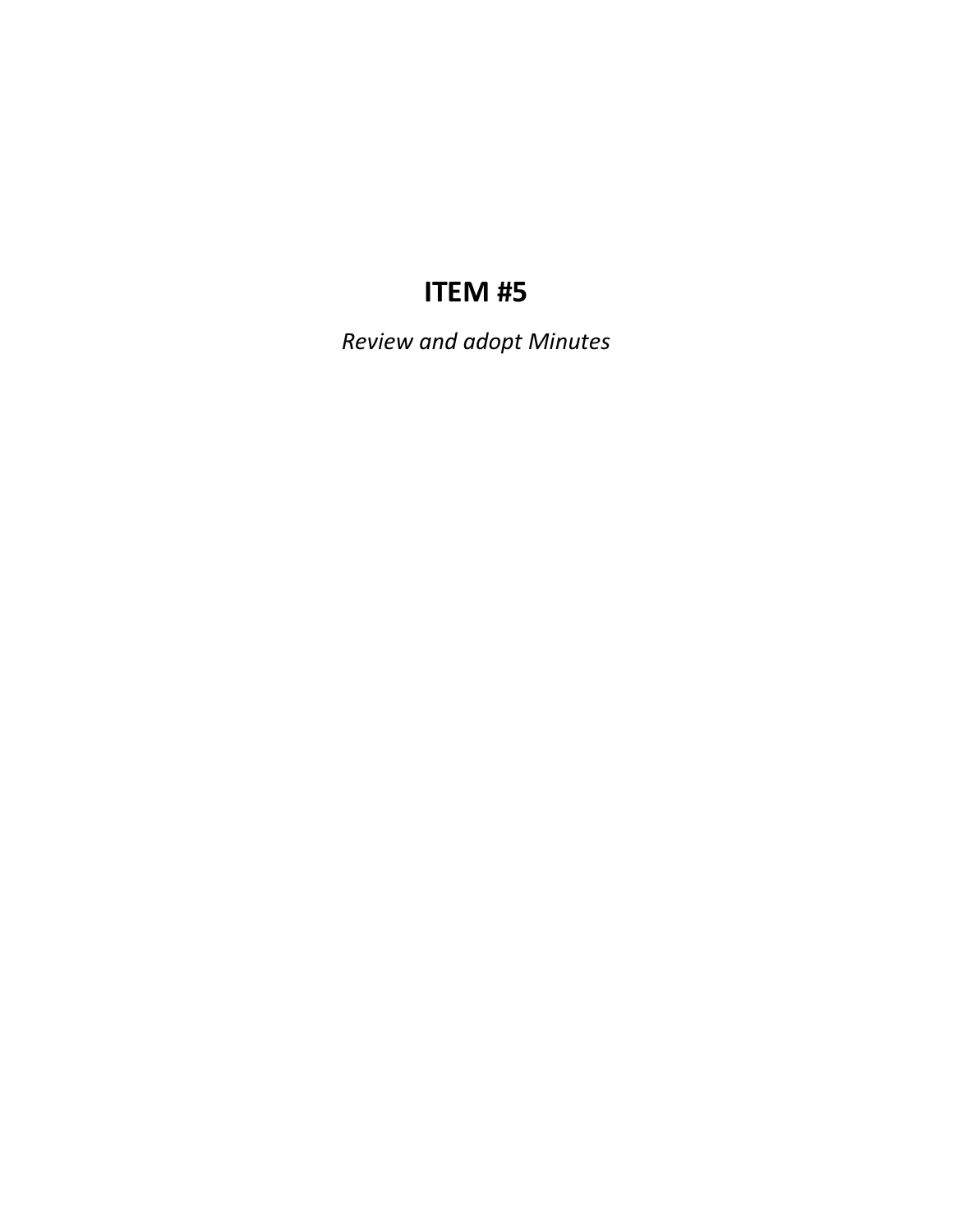#### **MINUTES OF THE REGULAR MEETING OF THE BOARD OF DIRECTORS DEL PASO MANOR WATER DISTRICT**

#### **May 5, 2020 6:30 PM Teleconference Meeting due to Coronavirus Pandemic**

The Board of Directors of the Del Paso Manor Water District convened a Regular Board Meeting using the "GoToMeeting" teleconference system on May 5, 2020 at 6:30 p.m. The minutes are action only. The recording to the meeting is attached to the minutes as well the District website.

5/5/2020 Regular Board Meeting

[https://transcripts.gotomeeting.com/#/s/7661c8ae667df61383aca48541abe6d7508faa1](https://transcripts.gotomeeting.com/#/s/7661c8ae667df61383aca48541abe6d7508faa1dd26c27b91179861942b3276f) [dd26c27b91179861942b3276f](https://transcripts.gotomeeting.com/#/s/7661c8ae667df61383aca48541abe6d7508faa1dd26c27b91179861942b3276f)

5/5/2020 Closed Session Report Out

[https://transcripts.gotomeeting.com/#/s/e40f44b46a7a9f435695320bc49fb833ccfe1d051](https://transcripts.gotomeeting.com/#/s/e40f44b46a7a9f435695320bc49fb833ccfe1d051d73d44319fff12d6bf7f8ff) [d73d44319fff12d6bf7f8ff](https://transcripts.gotomeeting.com/#/s/e40f44b46a7a9f435695320bc49fb833ccfe1d051d73d44319fff12d6bf7f8ff)

#### **Call to Order:**

President Lenahan called the meeting to order at 6:30 p.m.

#### **Roll Call:**

| <b>Directors Present:</b>     | Marissa Burt, John Lenahan, Robert Matteoli, Andrew Ping,<br>and Gregory Schneider |
|-------------------------------|------------------------------------------------------------------------------------|
| <b>Directors Absent:</b>      | None                                                                               |
| <b>Staff Present:</b>         | Ken Ingle - Field Supervisor, Victoria Hoppe - Office                              |
|                               | Manager                                                                            |
| <b>Legal Counsel Present:</b> | Barbara Brenner, Churchwell White LLP                                              |
| Guests:                       | District Mgt. Consultant Jeff Nelson, VP of Brandis Tallman                        |
|                               | LLC Jeff Land, Kutak Rock Attorney Albert Reyes,                                   |
|                               | SSWD GM Dan York, and District CPA Robert Merritt                                  |
| <b>Public Present:</b>        | Several members of the public were on the conference call.                         |

#### **Announcements:**

President Lenahan explained the process for the teleconference meeting

#### **Public Comment:**

None

#### **Items for Discussion and/or Action:**

1. Board Secretary Discussion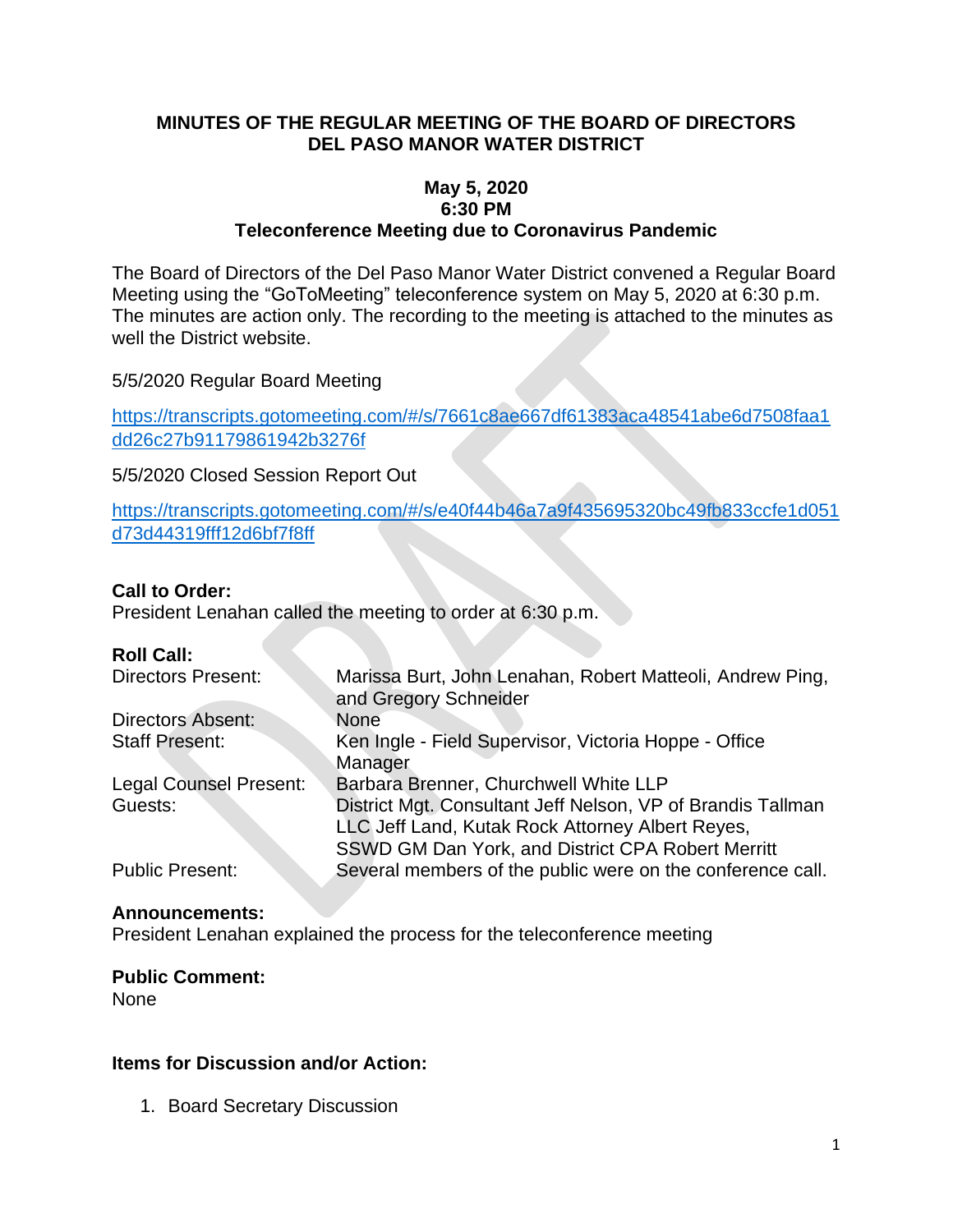Director Burt moved to temporarily appoint District Office Manager Victoria Hoppe as Board Secretary until a permanent General Manager is hired. Recordings of the meetings will be posted on the District website. The minutes will change to an action only format which will be reassessed at a future date. Director Ping Seconded.

Motion Passed on a Roll Call Vote

| <b>Ayes</b> | Burt, Lenahan, Matteoli, Ping, Schneider |
|-------------|------------------------------------------|
| <b>Noes</b> |                                          |
| Absent   0  |                                          |

- 2. Discussion regarding Del Paso Mano Water District / Sacramento Suburban Water District Service Agreement No action was taken
- 3. Discussion on purchasing approval for Management Consultant Jeff Nelson No action was taken
- 4. COVID-19 Ad Hoc: Discuss and/or action to accept the COVID-19 Committee's recommendation for policies and procedures

Director Schneider moved to adopt the COVID-19 Policies and Procedures with minor edits. Director Burt seconded.

Motion Passed on a Roll Call Vote

| <b>Ayes</b> | Burt, Lenahan, Matteoli, Ping, Schneider |
|-------------|------------------------------------------|
| <b>Noes</b> |                                          |
| Absent   0  |                                          |

5. Finance Standing Committee

Director Burt moved to accept the staff recommendation to update the District's Billing Software by replacing the existing system with a solution from MuniBilling. Staff will work with President Lenahan on rate payer communication about the billing changes. Director Ping seconded.

Motion Passed on a Roll Call Vote

| <b>Ayes</b> | Burt, Lenahan, Matteoli, Ping, Schneider |
|-------------|------------------------------------------|
| <b>Noes</b> |                                          |
| Absent 0    |                                          |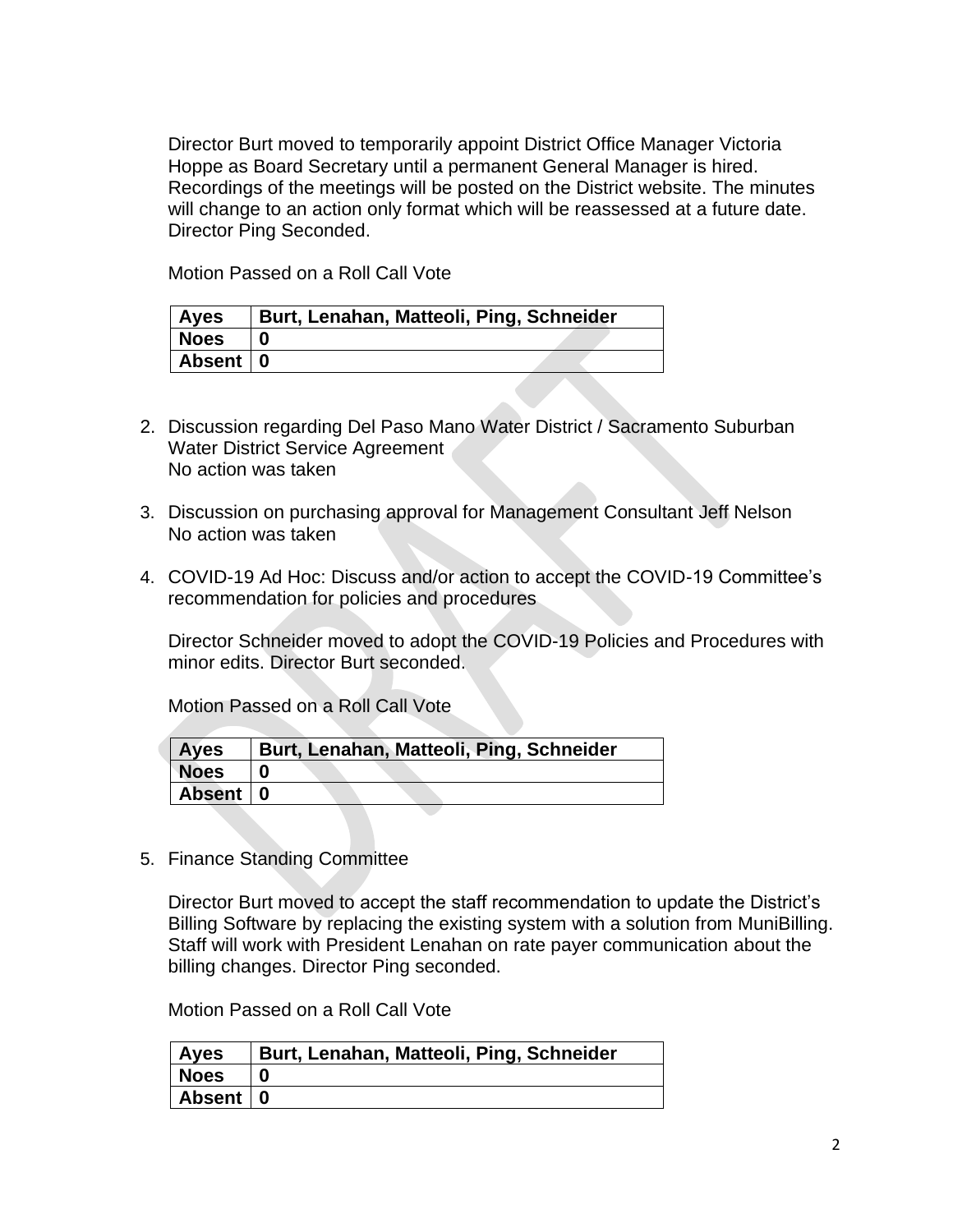6. Discuss and/or action regarding the draft 2020 Master Plan Request For Proposal

Director Schneider moved to approve the 2020 Master Plan Update Request for Proposal with minor edits. Director Burt seconded.

Motion Passed on a Roll Call Vote

| <b>Ayes</b> | <b>Burt, Lenahan, Matteoli, Ping, Schneider</b> |  |
|-------------|-------------------------------------------------|--|
| Noes        |                                                 |  |
| Absent 0    |                                                 |  |

7. Action on Resolution 20200501 regarding Policy and Procedure Manual

Director Burt moved to adopt Resolution 20200501 regarding Policy and Procedure Manual. Director Ping Seconded.

Motion Passed on a Roll Call Vote

| <b>Ayes</b> | Burt, Lenahan, Ping, Schneider |  |
|-------------|--------------------------------|--|
| <b>Noes</b> | <b>Matteoli</b>                |  |
| Absent   0  |                                |  |
|             |                                |  |

8. Action on Resolution 20200502 regarding Bond Re-Finance

Director Burt moved to adopt Resolution 20200502. Director Schneider Seconded.

Motion Passed on a Roll Call Vote

| <b>Ayes</b> | Burt, Lenahan, Matteoli, Ping, Schneider |
|-------------|------------------------------------------|
| Noes        |                                          |
| Absent 0    |                                          |

- 9. Review and adopt Minutes:
	- a. April 7, 2020 Regular Meeting Minutes Director Burt moved to adopt the April 7, 2020 minutes with minor edits. Director Ping Seconded.

Motion Passed on a Roll Call Vote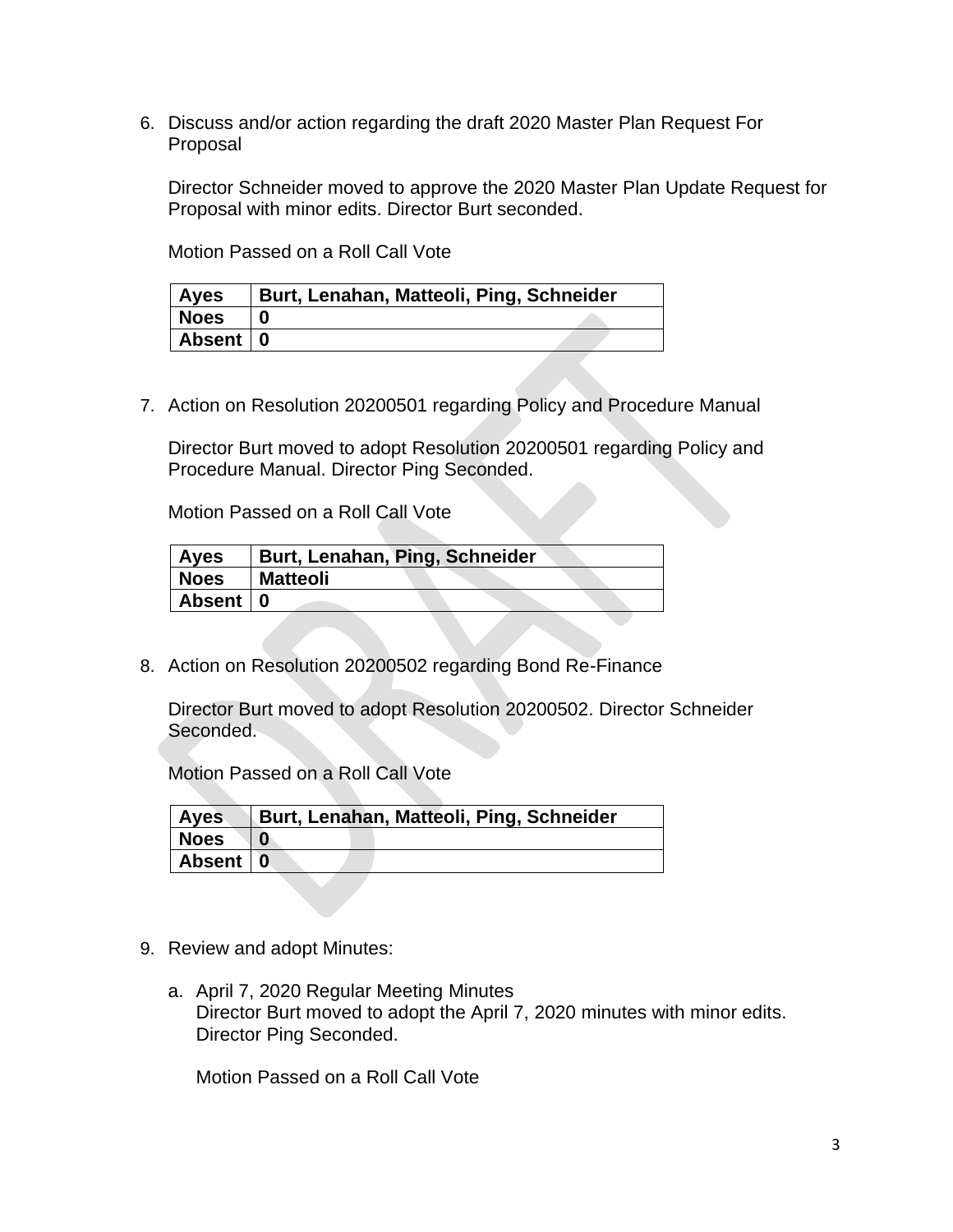| <b>Ayes</b> | Burt, Lenahan, Matteoli, Ping, Schneider |
|-------------|------------------------------------------|
| <b>Noes</b> |                                          |
| Absent   0  |                                          |

Motion Passed on a Roll Call Vote

b. April 10, 2020 Special Meeting Minutes Director Matteoli moved to adopt the April 10, 2020 minutes with minor edits. Director Ping Seconded.

Motion Passed on a Roll Call Vote

| Ayes        | Burt, Lenahan, Matteoli, Ping, Schneider |  |  |
|-------------|------------------------------------------|--|--|
| <b>Noes</b> |                                          |  |  |
| Absent   0  |                                          |  |  |

Motion Passed on a Roll Call Vote

c. April 23, 2020 Special Meeting

Director Ping moved to adopt the April 23, 2020 minutes. Director Burt Seconded.

Motion Passed on a Roll Call Vote

| <b>Ayes</b> | Burt, Lenahan, Ping, Schneider |
|-------------|--------------------------------|
| <b>Noes</b> | <b>Matteoli</b>                |
| Absent   0  |                                |

10. Review and approve Warrants

Director Schneider moved to approve the Warrants. Director Burt Seconded.

Motion Passed on a Roll Call Vote

| <b>Ayes</b> | Burt, Lenahan, Matteoli, Ping, Schneider |
|-------------|------------------------------------------|
| Noes        |                                          |
| Absent 0    |                                          |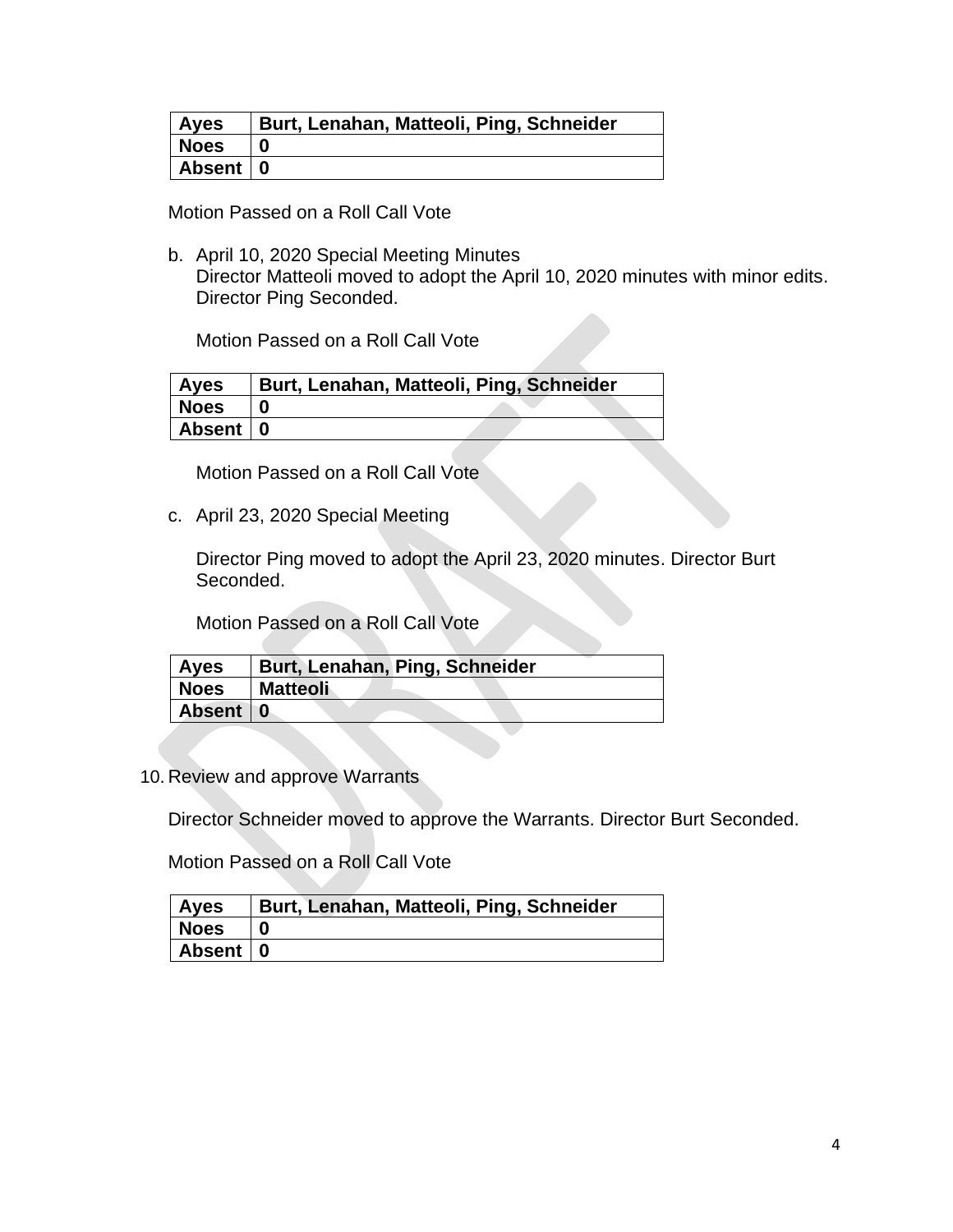# **Closed Session (Closed Session Items are not opened to the public)**

1. PUBLIC EMPLOYEE APPOINTMENT (GOVERNMENT CODE § 54957(b)(1)) *Title: General Manager*

**Return to Open Session: No action** 

**Adjournment:**

President Lenahan adjourned the meeting at 12:40 a.m.

**Next scheduled meeting: June 2, 2020 Regular Board Meeting**

John Lenahan, President

 $\overline{\phantom{a}}$  , where  $\overline{\phantom{a}}$  , where  $\overline{\phantom{a}}$  , where  $\overline{\phantom{a}}$ 

 $\overline{\phantom{a}}$  , and the set of the set of the set of the set of the set of the set of the set of the set of the set of the set of the set of the set of the set of the set of the set of the set of the set of the set of the s

Victoria Hoppe, Secretary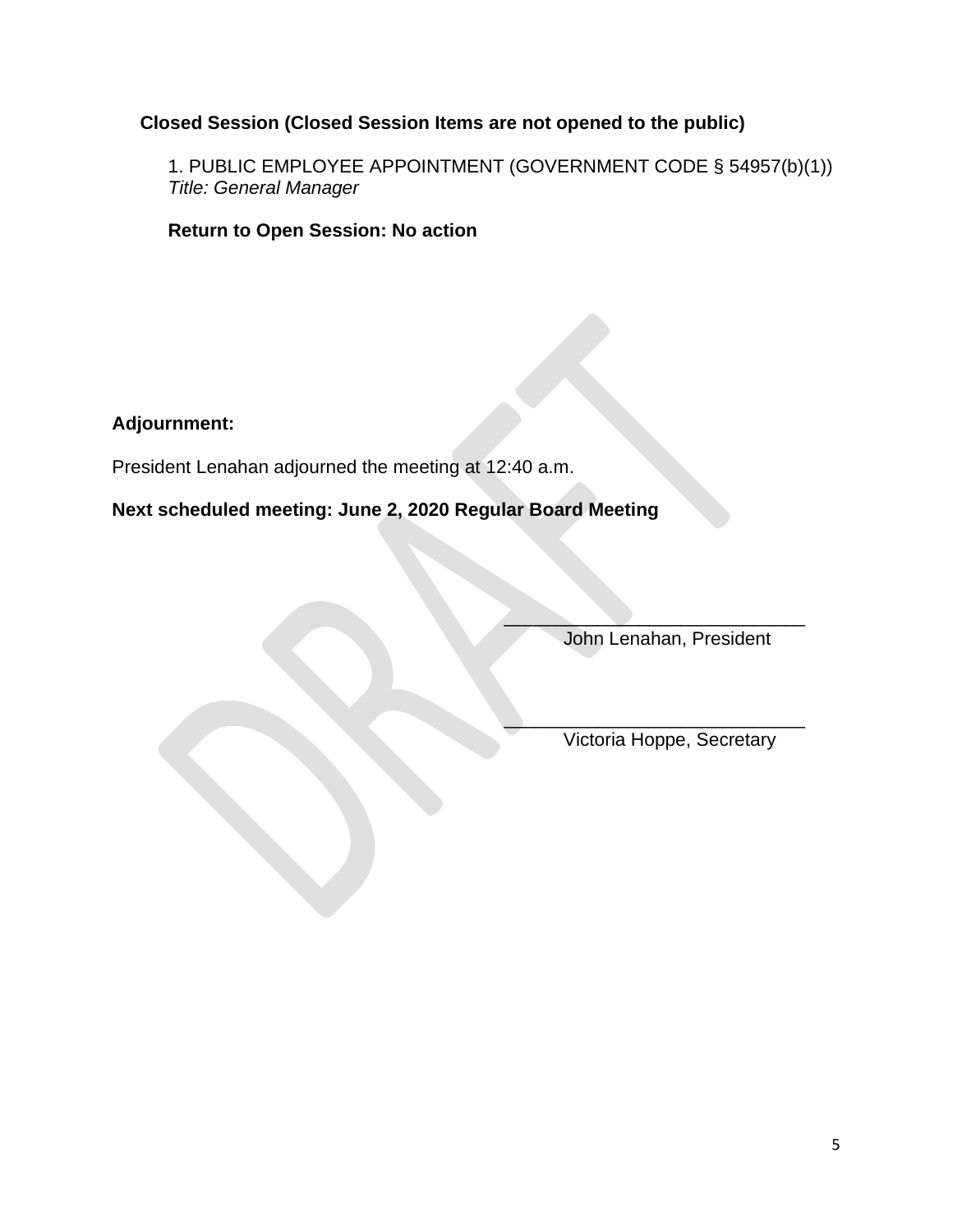#### **MINUTES OF THE SPECIAL MEETING OF THE BOARD OF DIRECTORS DEL PASO MANOR WATER DISTRICT**

#### **May 12, 2020 6:00 PM Teleconference Meeting due to Coronavirus Pandemic**

The Board of Directors of the Del Paso Manor Water District convened a Special Board Meeting using the "GoToMeeting" teleconference system on May 12, 2020 at 6:00 p.m. The minutes are action only. The recording to the meeting is attached to the minutes as well the District website.

05/12/2020 Special Board Meeting

[https://transcripts.gotomeeting.com/#/s/5991b3896d5552907640cbc90ac8423170e0def](https://transcripts.gotomeeting.com/#/s/5991b3896d5552907640cbc90ac8423170e0def4fe43e5bc1b554ff8e12397ed) [4fe43e5bc1b554ff8e12397ed](https://transcripts.gotomeeting.com/#/s/5991b3896d5552907640cbc90ac8423170e0def4fe43e5bc1b554ff8e12397ed)

#### **Call to Order:**

President Lenahan called the meeting to order at 6:08 p.m.

#### **Roll Call:**

| <b>Directors Present:</b>                       | Marissa Burt, John Lenahan, Robert Matteoli, Andrew Ping,<br>and Gregory Schneider |
|-------------------------------------------------|------------------------------------------------------------------------------------|
| Directors Absent:                               | None                                                                               |
| <b>Staff Present:</b><br>Legal Counsel Present: | <b>None</b>                                                                        |
| Guests:                                         |                                                                                    |
| <b>Public Present:</b>                          | No members of the public were on the conference call.                              |

# **Announcements:**

None

**Public Comment:** None

**Items for Discussion and/or Action:** None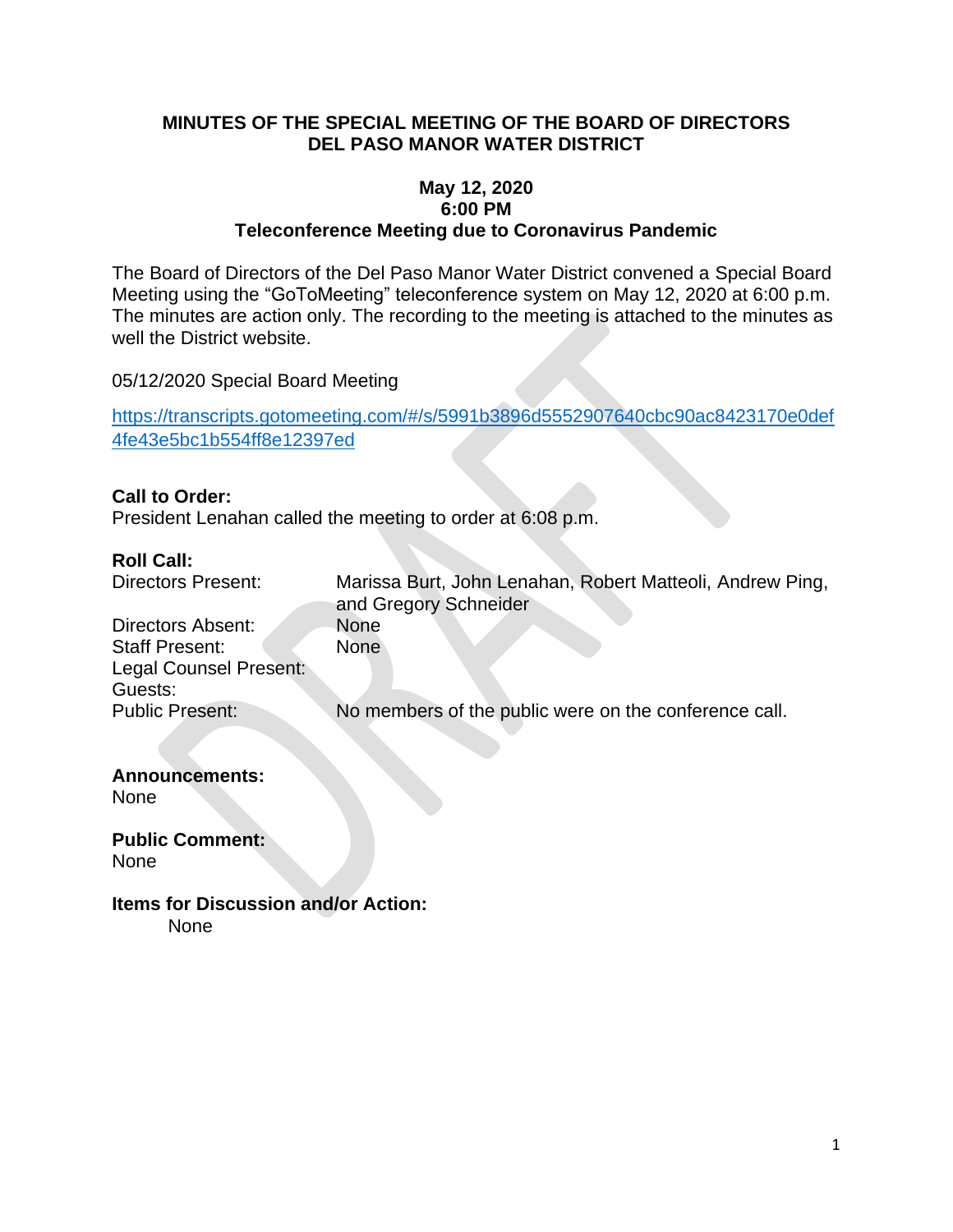# **Closed Session (Closed Session Items are not opened to the public)**

1. PUBLIC EMPLOYEE EMPLOYMENT – GENERAL MANAGER pursuant to GOVERNMENT CODE § 54957(b)(1)

**Return to Open Session: No action**

## **Adjournment:**

President Lenahan adjourned the meeting at 10:27 p.m.

# **Next scheduled meeting: June 2, 2020 Regular Board Meeting**

John Lenahan, President

 $\mathcal{L}$  , we can also assume that the set of  $\mathcal{L}$ 

 $\mathcal{L}=\mathcal{L}=\mathcal{L}=\mathcal{L}=\mathcal{L}=\mathcal{L}=\mathcal{L}=\mathcal{L}=\mathcal{L}=\mathcal{L}=\mathcal{L}=\mathcal{L}=\mathcal{L}=\mathcal{L}=\mathcal{L}=\mathcal{L}=\mathcal{L}=\mathcal{L}=\mathcal{L}=\mathcal{L}=\mathcal{L}=\mathcal{L}=\mathcal{L}=\mathcal{L}=\mathcal{L}=\mathcal{L}=\mathcal{L}=\mathcal{L}=\mathcal{L}=\mathcal{L}=\mathcal{L}=\mathcal{L}=\mathcal{L}=\mathcal{L}=\mathcal{L}=\mathcal{L}=\mathcal{$ Victoria Hoppe, Secretary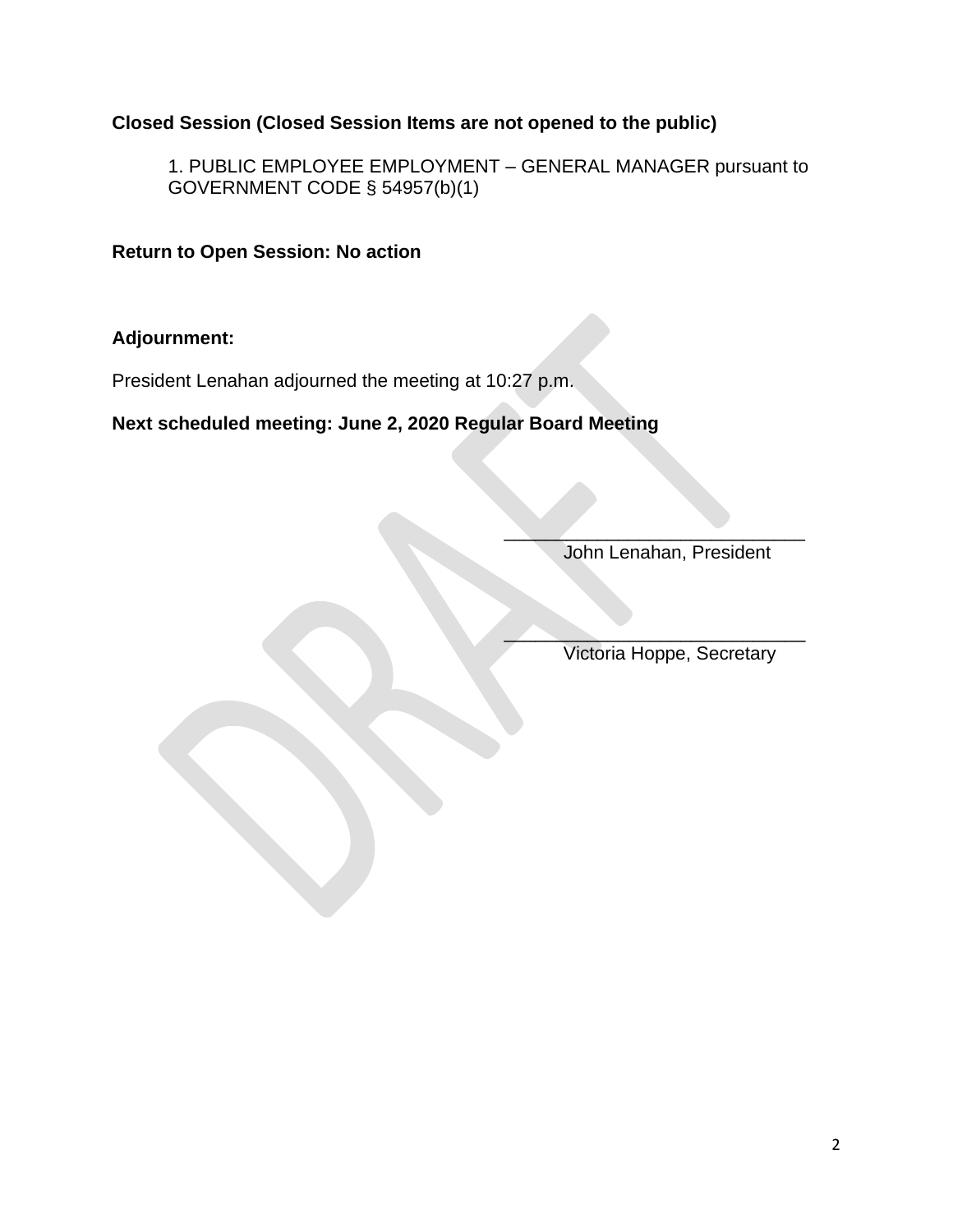#### **MINUTES OF THE SPECIAL MEETING OF THE BOARD OF DIRECTORS DEL PASO MANOR WATER DISTRICT**

#### **May 14, 2020 6:00 PM Teleconference Meeting due to Coronavirus Pandemic**

The Board of Directors of the Del Paso Manor Water District convened a Special Board Meeting using the "GoToMeeting" teleconference system on May 14, 2020 at 6:00 p.m. The minutes are action only. The recording to the meeting is attached to the minutes as well the District website.

05/14/2020 Special Board Meeting

[https://transcripts.gotomeeting.com/#/s/af6acdf9baf98f9f56bbc8d6a564a78fc1a3f1963a](https://transcripts.gotomeeting.com/#/s/af6acdf9baf98f9f56bbc8d6a564a78fc1a3f1963adb274010422733dd07ffc4) [db274010422733dd07ffc4](https://transcripts.gotomeeting.com/#/s/af6acdf9baf98f9f56bbc8d6a564a78fc1a3f1963adb274010422733dd07ffc4)

#### **Call to Order:**

President Lenahan called the meeting to order at 6:00 p.m.

#### **Roll Call:**

| <b>Directors Present:</b> | Marissa Burt, John Lenahan, Robert Matteoli, Andrew Ping,<br>and Gregory Schneider |
|---------------------------|------------------------------------------------------------------------------------|
| Directors Absent:         | None                                                                               |
| <b>Staff Present:</b>     | <b>None</b>                                                                        |
| Legal Counsel Present:    |                                                                                    |
| Guests:                   |                                                                                    |
| <b>Public Present:</b>    | No members of the public were on the conference call.                              |
|                           |                                                                                    |

# **Announcements:**

None

**Public Comment:** None

**Items for Discussion and/or Action:** None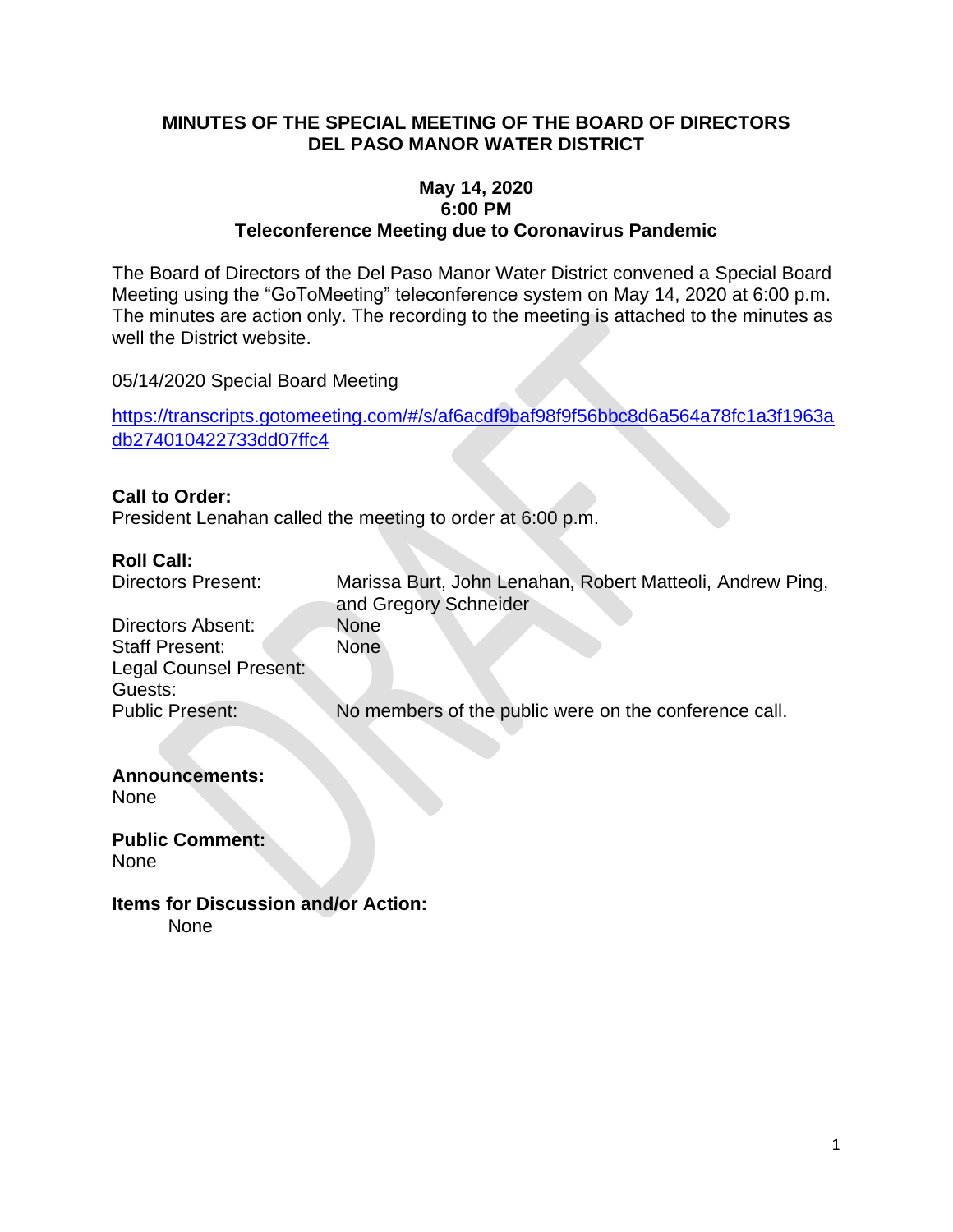# **Closed Session (Closed Session Items are not opened to the public)**

1. PUBLIC EMPLOYEE EMPLOYMENT – GENERAL MANAGER pursuant to GOVERNMENT CODE § 54957(b)(1)

**Return to Open Session: No action**

# **Adjournment:**

President Lenahan adjourned the meeting at 10:58 p.m.

# **Next scheduled meeting: June 2, 2020 Regular Board Meeting**

John Lenahan, President

 $\mathcal{L}$  , we can also assume that the set of  $\mathcal{L}$ 

 $\mathcal{L}=\mathcal{L}=\mathcal{L}=\mathcal{L}=\mathcal{L}=\mathcal{L}=\mathcal{L}=\mathcal{L}=\mathcal{L}=\mathcal{L}=\mathcal{L}=\mathcal{L}=\mathcal{L}=\mathcal{L}=\mathcal{L}=\mathcal{L}=\mathcal{L}=\mathcal{L}=\mathcal{L}=\mathcal{L}=\mathcal{L}=\mathcal{L}=\mathcal{L}=\mathcal{L}=\mathcal{L}=\mathcal{L}=\mathcal{L}=\mathcal{L}=\mathcal{L}=\mathcal{L}=\mathcal{L}=\mathcal{L}=\mathcal{L}=\mathcal{L}=\mathcal{L}=\mathcal{L}=\mathcal{$ Victoria Hoppe, Secretary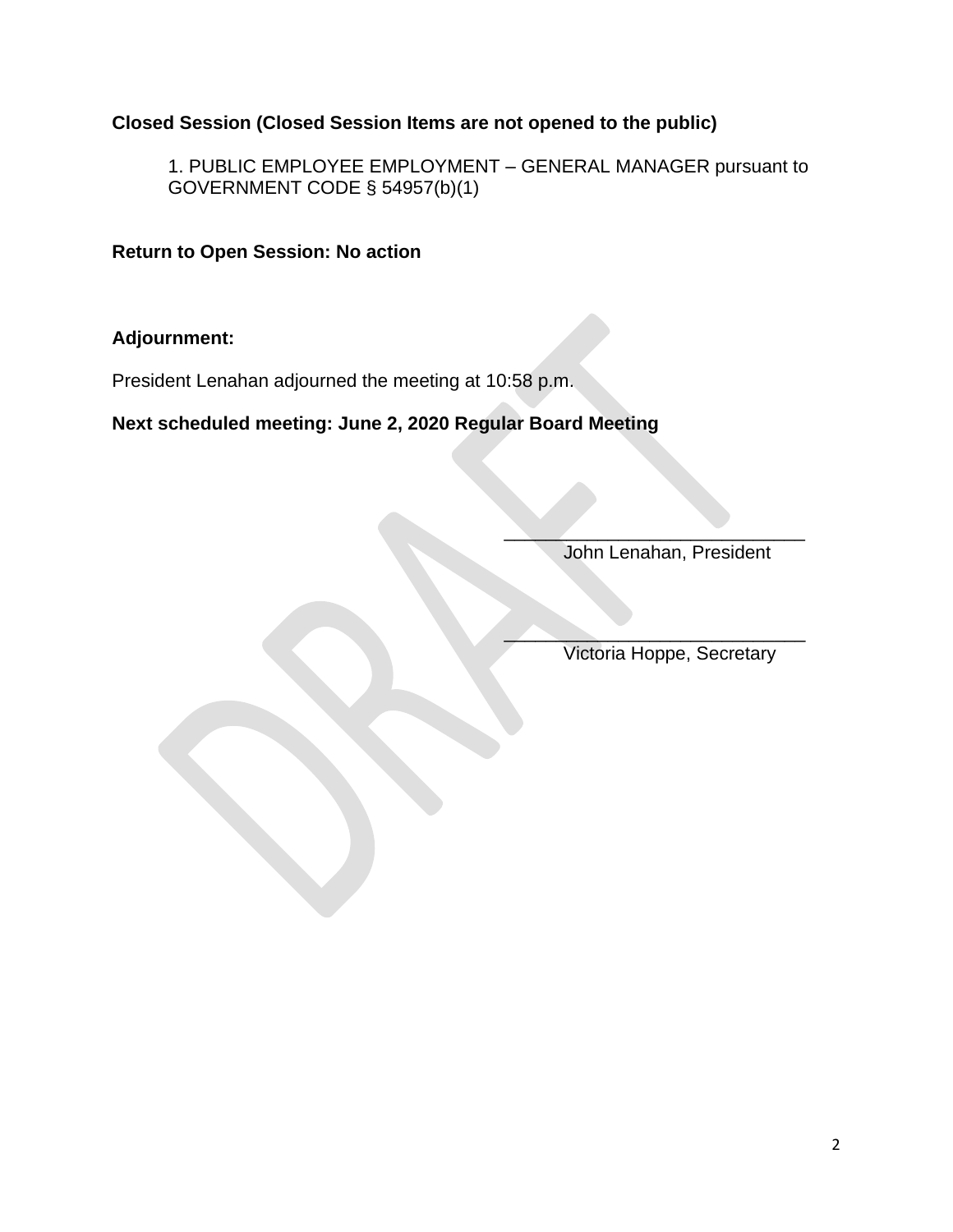#### **MINUTES OF THE SPECIAL MEETING OF THE BOARD OF DIRECTORS DEL PASO MANOR WATER DISTRICT**

#### **May 19, 2020 6:00 PM Teleconference Meeting due to Coronavirus Pandemic**

The Board of Directors of the Del Paso Manor Water District convened a Special Board Meeting using the "GoToMeeting" teleconference system on May 19, 2020 at 6:00 p.m. The minutes are action only. The recording to the meeting is attached to the minutes as well the District website.

05/19/2020 Special Board Meeting

[https://transcripts.gotomeeting.com/#/s/bd7f92c5d2c9cf55abbfa5615c21d241f8f64f0a84](https://transcripts.gotomeeting.com/#/s/bd7f92c5d2c9cf55abbfa5615c21d241f8f64f0a843a96000961fc9b6d88d1e7) [3a96000961fc9b6d88d1e7](https://transcripts.gotomeeting.com/#/s/bd7f92c5d2c9cf55abbfa5615c21d241f8f64f0a843a96000961fc9b6d88d1e7)

#### **Call to Order:**

President Lenahan called the meeting to order at 6:01 p.m.

#### **Roll Call:**

| <b>Directors Present:</b> | Marissa Burt, John Lenahan, Robert Matteoli, Andrew Ping,<br>and Gregory Schneider |
|---------------------------|------------------------------------------------------------------------------------|
| Directors Absent:         | <b>None</b>                                                                        |
| <b>Staff Present:</b>     | None                                                                               |
| Legal Counsel Present:    |                                                                                    |
| Guests:                   |                                                                                    |
| Public Present:           | No members of the public were on the conference call.                              |

#### **Announcements:**

President Lenahan announced the RFP and May/June Newsletter are live on the District website. Vice President Burt announced the Policy and Procedure Manual has been uploaded to the District website.

**Public Comment:** None

**Items for Discussion and/or Action:** None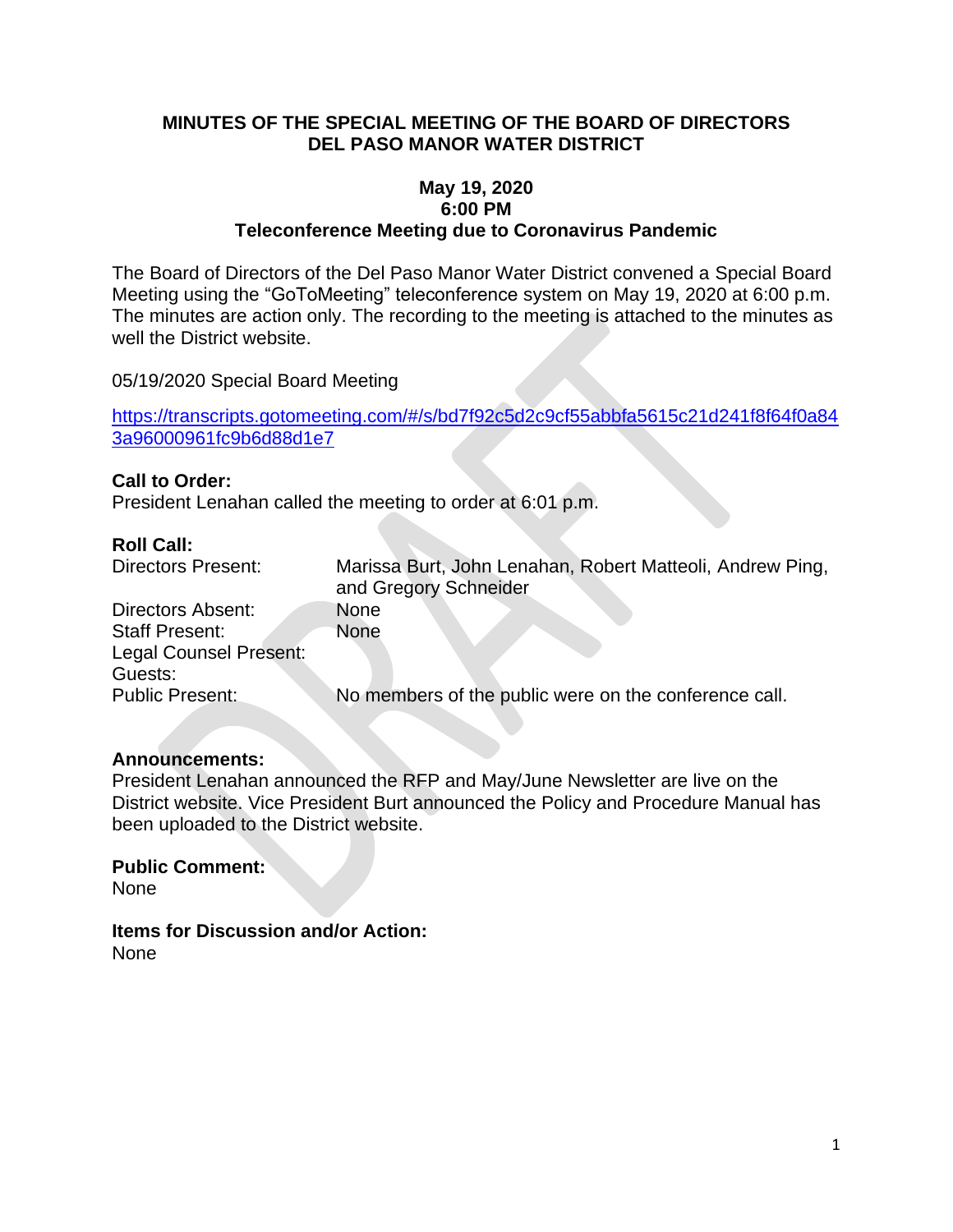## **Closed Session (Closed Session Items are not opened to the public)**

1. PUBLIC EMPLOYEE EMPLOYMENT – GENERAL MANAGER pursuant to GOVERNMENT CODE § 54957(b)(1)

#### **Return to Open Session: No action**

# **Adjournment:**

Vice President Burt adjourned the meeting at 8.48 p.m.

### **Next scheduled meeting: June 2, 2020 Regular Board Meeting**

John Lenahan, President

 $\overline{\phantom{a}}$  ,  $\overline{\phantom{a}}$  ,  $\overline{\phantom{a}}$  ,  $\overline{\phantom{a}}$  ,  $\overline{\phantom{a}}$  ,  $\overline{\phantom{a}}$  ,  $\overline{\phantom{a}}$  ,  $\overline{\phantom{a}}$  ,  $\overline{\phantom{a}}$  ,  $\overline{\phantom{a}}$  ,  $\overline{\phantom{a}}$  ,  $\overline{\phantom{a}}$  ,  $\overline{\phantom{a}}$  ,  $\overline{\phantom{a}}$  ,  $\overline{\phantom{a}}$  ,  $\overline{\phantom{a}}$ 

\_\_\_\_\_\_\_\_\_\_\_\_\_\_\_\_\_\_\_\_\_\_\_\_\_\_\_\_\_

Victoria Hoppe, Secretary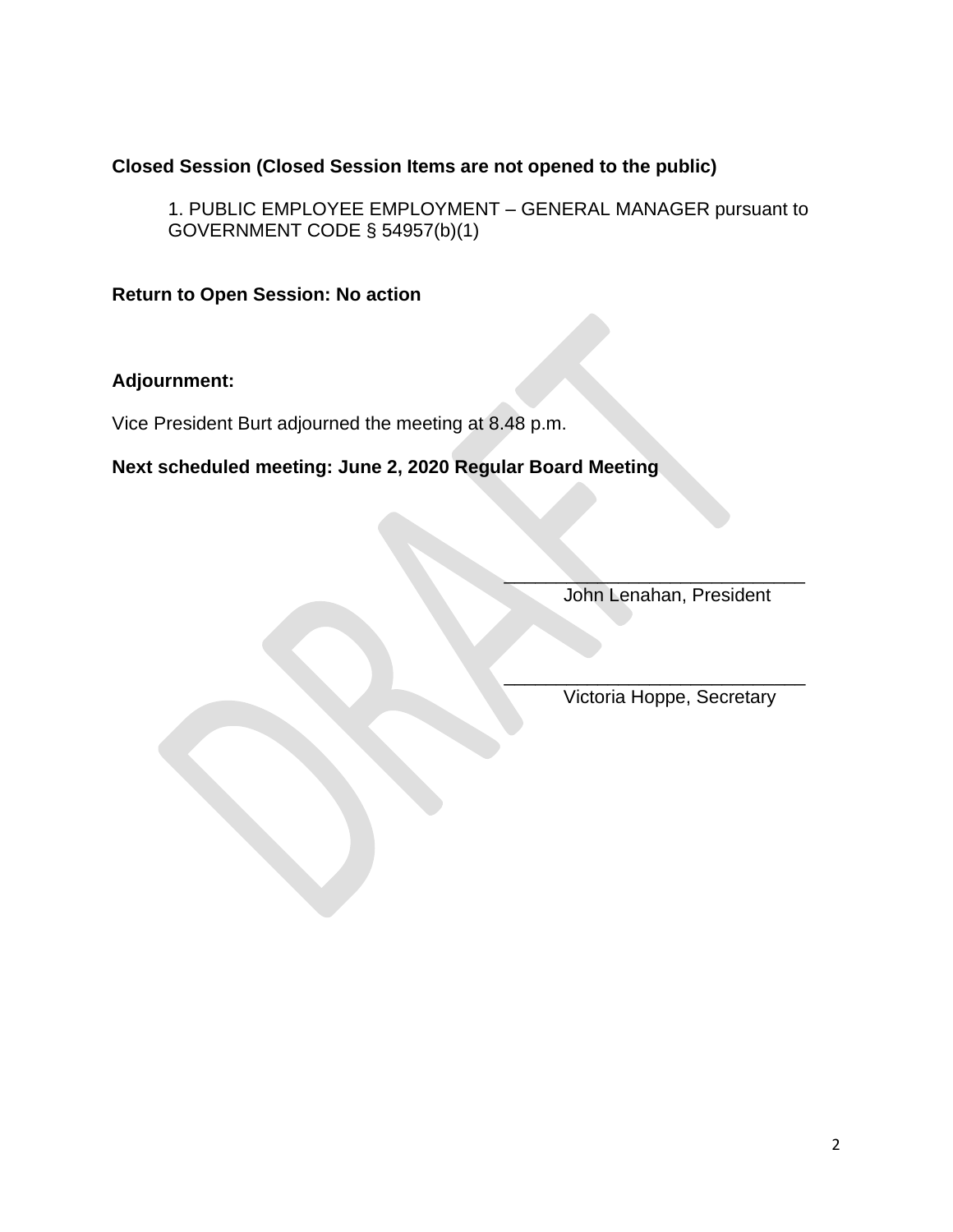# **ITEM #6**

*Review and approve Warrants*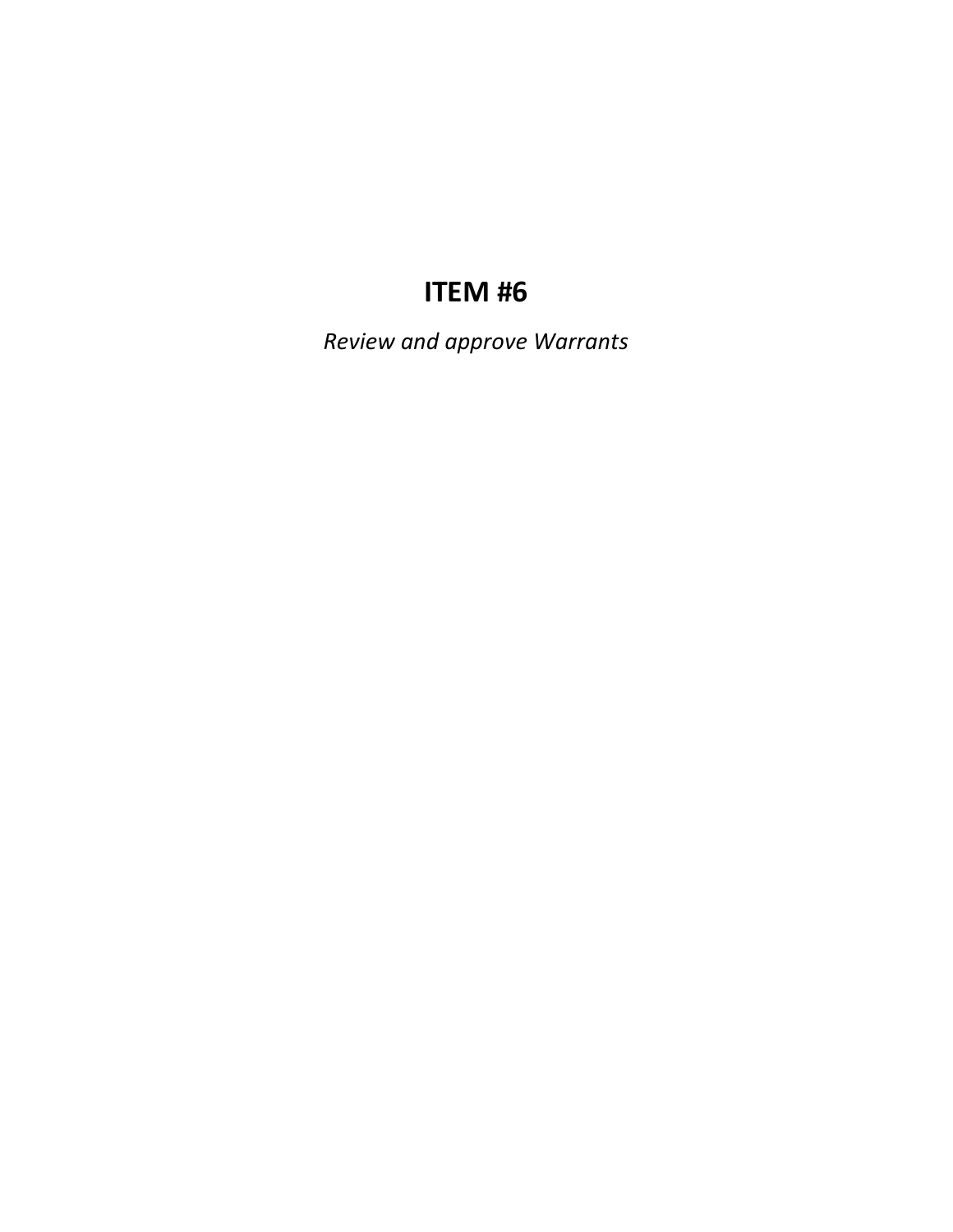# **Del Paso Manor Water District Vendors Paid ‐ May 2020**

| <b>VENDORS NAME</b>                           | <b>DESCRIPTION</b>                                | <b>AMOUNT</b>   | <b>CHECK#</b> |
|-----------------------------------------------|---------------------------------------------------|-----------------|---------------|
| <b>ACWA JPIA</b>                              | Health                                            | \$356.97        | 9585          |
| <b>ACWA JPIA</b>                              | Worker's Comp, Q2                                 |                 |               |
| ADP                                           | Payroll                                           | \$13,784.63 eft |               |
| <b>ADP Taxes</b>                              | <b>Payroll Taxes</b>                              | \$4,525.02 eft  |               |
| Aqua Sierra Controls, Inc.                    |                                                   |                 |               |
| AT&T                                          | Phone                                             | \$78.80         | 9575          |
| AT&T                                          | Internet; Phone/Fax                               | \$193.29        | 9571          |
| AT&T                                          | Phone                                             | \$70.35         | 9569          |
| AT&T Mobility                                 | Cell Phones; iPads                                | \$272.73        | 9567          |
| <b>BSK</b>                                    | Labs                                              | \$84.00         | 9579          |
| CalPers                                       | Health                                            | \$7,686.93 eft  |               |
| CalPers                                       | Employee Cont. - Pepra                            | \$624.40 eft    |               |
| CalPers                                       | Employee Cont. - Classic                          | \$1,213.27 eft  |               |
| Churchwell White, LLP                         | Services Rendered Through March 31, 2020          | \$26,234.70     | 9557          |
| <b>City National Bank</b>                     | <b>Bond Payment</b>                               | \$245,591.50    | 9573          |
| DEX.YP                                        | yellow pages                                      | \$15.50         | 9564          |
| Emigh Hardware                                | Material/Supplies                                 | \$242.58        | 9586          |
| Ferguson Waterworks                           | meters                                            | \$131.31        | 9583          |
| GM Construction & Developers, Inc.            | 3611 Winding Creek                                | \$4,357.88      | 9577          |
| <b>Inland Business Systems</b>                | Photocopy machine                                 | \$177.12        | 9572          |
| Office Depot                                  | <b>Office Supplies</b>                            | \$447.08        | 9589          |
| PG&E                                          | Gas                                               | \$8.32          | 9562          |
| Regional Government Services (RGS)            | <b>Expense for Staff Recruitment Posting</b>      | \$200.00        | 9560          |
| <b>Regional Government Services (RGS)</b>     | <b>Expenses for Executive Recruitment Posting</b> | \$1,725.00      | 9560          |
| <b>Regional Government Services (RGS)</b>     | Executive Recruitment - April 2020                | \$4,042.50      | 9576          |
| <b>Regional Government Services (RGS)</b>     | Staff Recruitment - April 2020                    | \$1,450.15      | 9576          |
| <b>Robert Merritt</b>                         | Services Through April 2020                       | \$1,845.00      | 9584          |
| Sacramento Suburban Water District (SSWD)     | Services Provided through January 2020            | \$1,353.57      | 9563          |
| Sacramento Suburban Water District (SSWD)     | Services Provided through February 2020           | \$9,043.70      | 9563          |
| Sacramento Suburban Water District (SSWD)     | Services Provided through March 2020              | \$12,182.44     | 9563          |
| Sierra Chemical Company                       | Chemicals                                         | \$287.10        | 9578          |
| Smud                                          | Power                                             | \$1,260.09      | 9559          |
| Smud                                          | Power                                             | \$4,068.35      | 9558          |
| <b>Stericycle Communication Solutions</b>     | answering service                                 | \$440.65        | 9561          |
| Streamline                                    | Website                                           | \$200.00        | 9587          |
| <b>Terrapin Technology Group</b>              | Software / Computers                              | \$326.60        | 9580          |
| Tesco Controls, Inc.                          | Well 9 Transmitter                                | \$2,427.82      | 9581          |
| Underground Service Alert of Northern CA & NV | CA State Fee for Regulatory Costs                 | \$265.45        | 9582          |
| Uinta Holdings, LLC                           | June Rent                                         | \$2,105.00      | 9588          |
| <b>USA BlueBook</b>                           | <b>Well Supplies</b>                              | \$30.39         | 9566          |
| <b>USA BlueBook</b>                           | <b>Well Supplies</b>                              | \$335.72        | 9566          |
| <b>USA BlueBook</b>                           | <b>Well Supplies</b>                              | \$29.02         | 9566          |
| <b>USA BlueBook</b>                           | <b>Well Supplies</b>                              | \$145.62        | 9566          |
| <b>USA BlueBook</b>                           | <b>Well Supplies</b>                              | \$46.17         | 9566          |
| Voya                                          | April Emp. Contribution                           | \$400.00        | 9570          |
| <b>Wex Bank</b>                               | Gas                                               | \$63.51         | 9568          |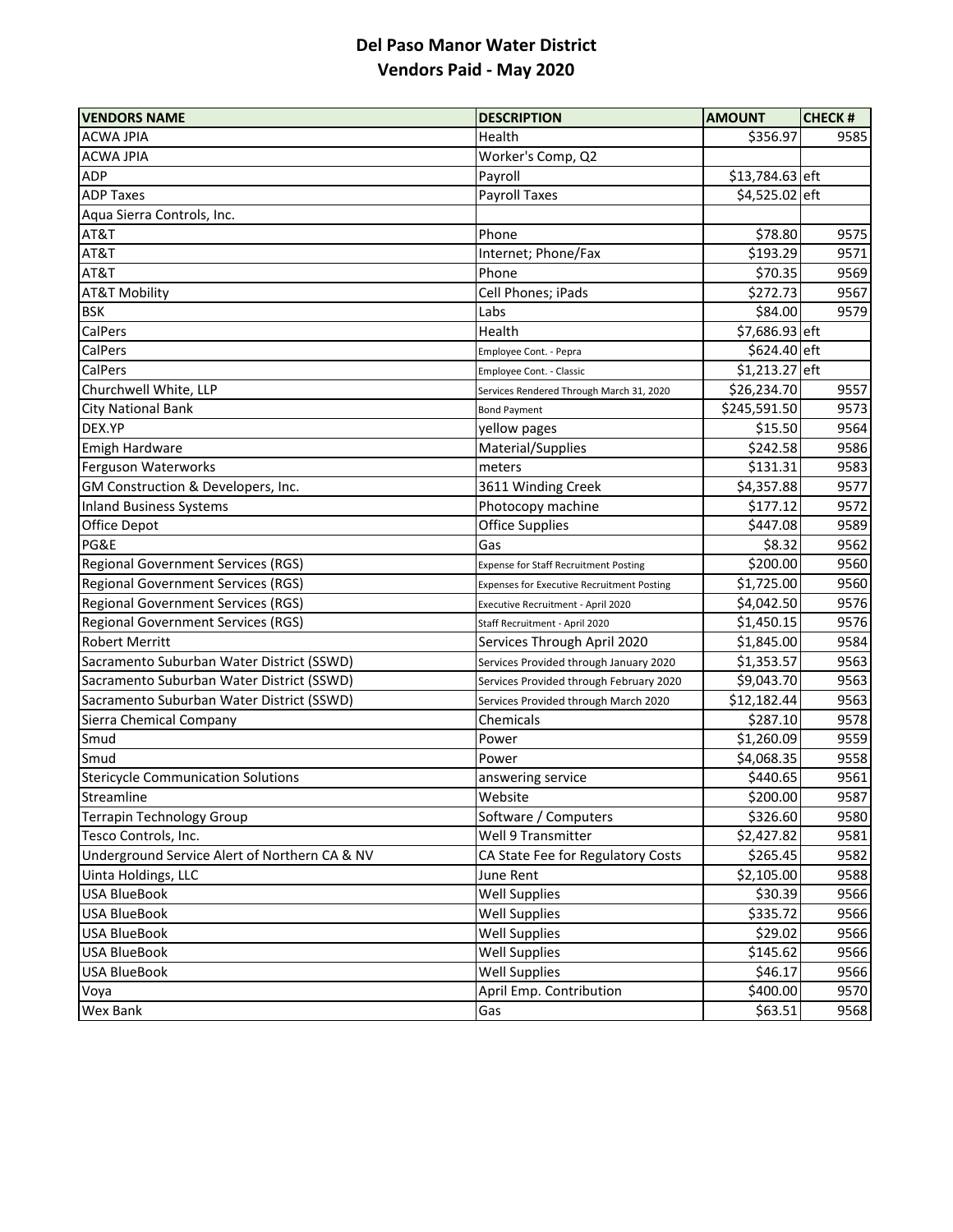# **Del Paso Manor Water District BOD Compensation Expense Summary Del Paso Manor Water District<br>BOD Compensation Expense Summary<br>May 2020**

| MAY 2020 MEETINGS                                       | <b>BURT</b> | LENAHAN                  | <b>MATTEOLI</b> | PING           | <b>SCHNEIDER</b>     |
|---------------------------------------------------------|-------------|--------------------------|-----------------|----------------|----------------------|
|                                                         |             |                          |                 |                |                      |
| <b>Board Meetings</b>                                   |             |                          |                 |                |                      |
| 5/5/2020 DPMWD - Regular Board Meeting                  | Ţ           | $\overline{\phantom{0}}$ | 1               | J              | $\blacktriangleleft$ |
| 5/12/2020 DPMWD - Special Board Meeting                 | ↤           | ↤                        |                 |                |                      |
| 5/14/2020 DPMWD - Special Board Meeting                 | H           | $\overline{\phantom{0}}$ |                 |                | $\blacktriangleleft$ |
| 5/19/2020 DPMWD - Special Board Meeting                 | ᠇           | ᠇                        | ᠆               |                | ٣                    |
| DPMWD - Emergency Board Meeting                         |             |                          |                 |                |                      |
|                                                         |             |                          |                 |                |                      |
| ADHOC Committee Meetings                                |             |                          |                 |                |                      |
| 4/30/2020 Succession Planning Committee: Ping/Schneider |             |                          |                 |                | Ţ                    |
| 5/20/2020 Succession Planning Committee: Ping/Schneider |             |                          |                 |                | H                    |
|                                                         |             |                          |                 |                |                      |
| <b>Other Meetings</b>                                   |             |                          |                 |                |                      |
| ACWA/JPIA                                               |             |                          |                 |                |                      |
| ACWA Groundwater Committee Meeting                      |             |                          |                 |                |                      |
| American Water Works Association (AWWA)                 |             |                          |                 |                |                      |
| Association of California Water Agencies (ACWA)         |             |                          |                 |                |                      |
| Attorney Meeting                                        |             | 4                        |                 |                |                      |
| California Rural Water Authority (CRWA)                 |             |                          |                 |                |                      |
| California Special District's Association (CSDA)        |             |                          |                 |                |                      |
| DPMWD - AB1234 Ethics Training                          |             |                          |                 |                |                      |
| 5/4/2020 DPMWD / SSWD 2x2 Meeting                       | ᠆           | $\overline{\phantom{0}}$ |                 |                |                      |
| Regional Water Authority (RWA)                          |             |                          |                 |                |                      |
| Regional Water Authority Special Meeting(RWA)           |             |                          |                 |                |                      |
| Sacramento Groundwater Authority (SGA)                  |             |                          |                 |                |                      |
| Sacramento Suburban Water District (SSWD)               |             |                          |                 |                |                      |
| Sexual Harassment Prevention Training (AB1825)          |             |                          |                 |                |                      |
| 5/26/2020 Water Forum                                   |             | ⊣                        |                 |                |                      |
|                                                         |             |                          |                 |                |                      |
| <b>May Monthly Meeting Totals</b>                       |             |                          |                 |                |                      |
| TOTAL MEETINGS                                          | LN.         | $\overline{a}$           | 4               | 6              | 6                    |
| NOI<br>TOTAL COMPENSATED MEETI                          | LŊ          | $\overline{a}$           | 4               |                | $\circ$              |
| TOTAL COMPENSAT                                         | \$500       | \$1,000                  | \$400           | $rac{6}{5600}$ | \$600                |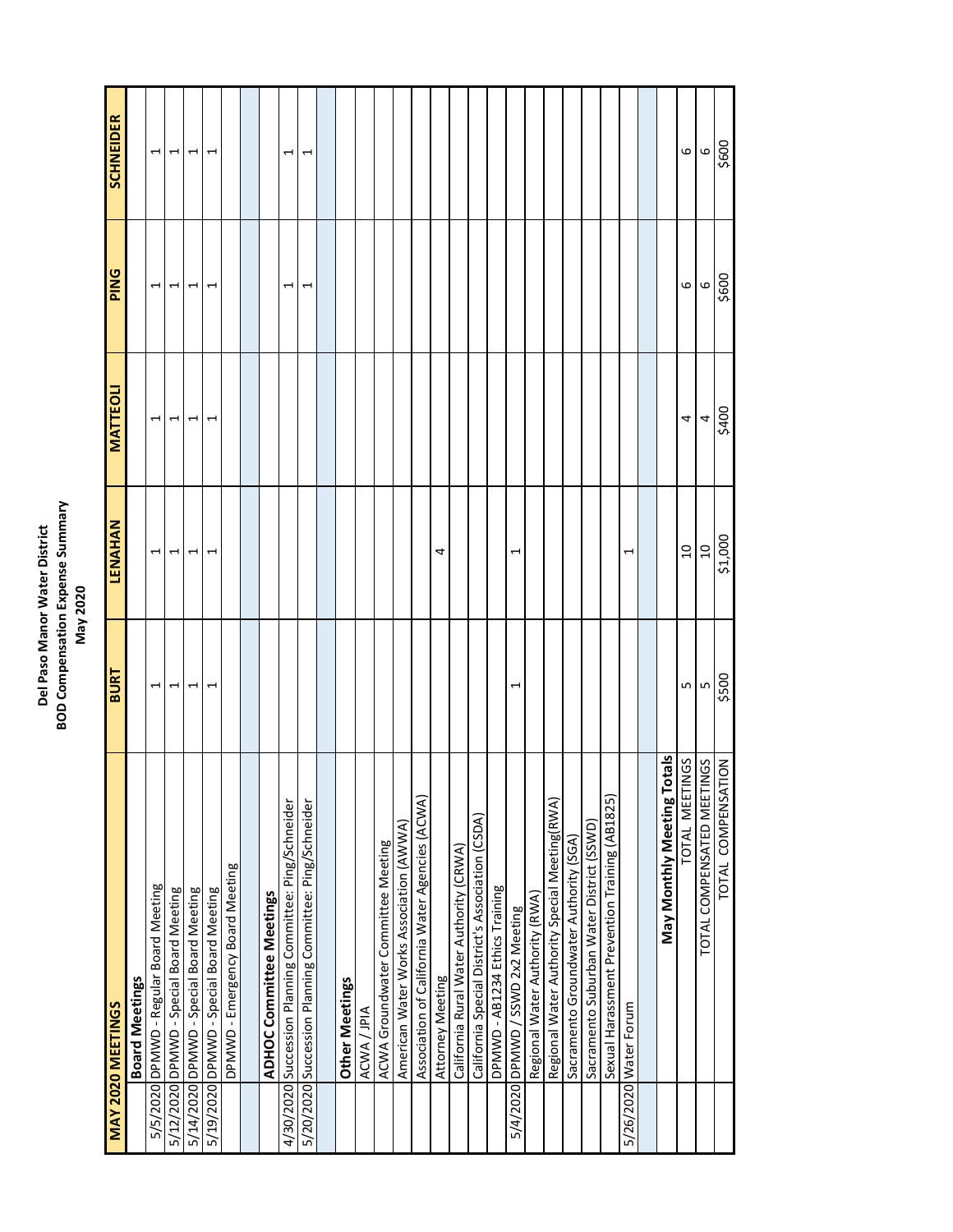# **ITEM #12**

*Manager's Report*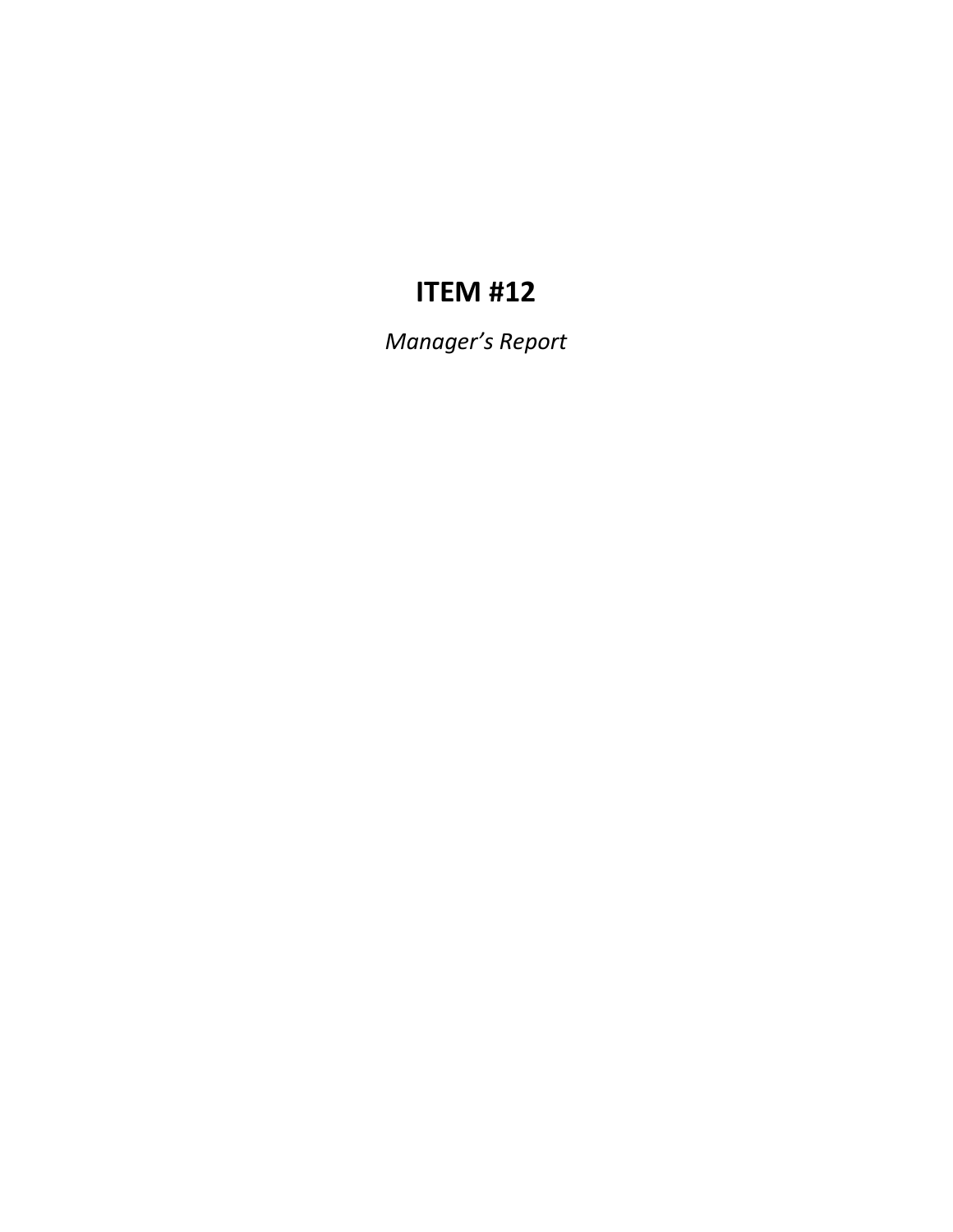

# **REPORT TO THE BOARD OF DIRECTORS REGULAR BOARD MEETING OF 2 JUNE 2020 AGENDA ITEM NO. 12**

| <b>AGENDA</b><br><b>SECTION:</b> | <b>STAFF REPORTS</b>                           |
|----------------------------------|------------------------------------------------|
| <b>SUBJECT:</b>                  | <b>Management Consultant Staff Report</b>      |
| <b>PREPARED BY:</b>              | Jeff Nelson, Engineering Management Consultant |
| <b>APPROVED BY:</b>              | Jeff Nelson, Engineering Management Consultant |

The following report summarizes District activities during the period of May 4<sup>th</sup> through May 29<sup>th</sup>, 2020.

#### **Munibilling update**

The transfer of billing data into the Munibilling system was completed over Memorial Day weekend, and the system went live on Tuesday, May 26<sup>th</sup>. Mid-June water meter bills will be the first bills generated using the new system. The announcement letter/flyer notifying ratepayers of the District new billing system will be included with Mid-June water meter bills, and the next round of residential bills. Victoria will continue twice weekly training with Munibilling staff through the week of June 12<sup>th</sup>.

#### **Meeting with State Water Resource Control Board – Division of Drinking Water (DDW)**

Ken Ingle and I (along with Dan York – SSWD) met with Mike Tolin, Associate Sanitary Engineer with the DDW to discuss the findings presented in the January 20, 2020 Compliance Report. Staff will provide a response to the DDW regarding the findings presented in the report by Friday, June 19<sup>th</sup>, 2020.

#### **Water Master Plan RFP**

The Water Master Plan RFP was posted on the District website and distributed by Integrated Marketing System (IMS) on May 18th. The due date for proposals is June 16<sup>th</sup>. See attached IMS data sheet.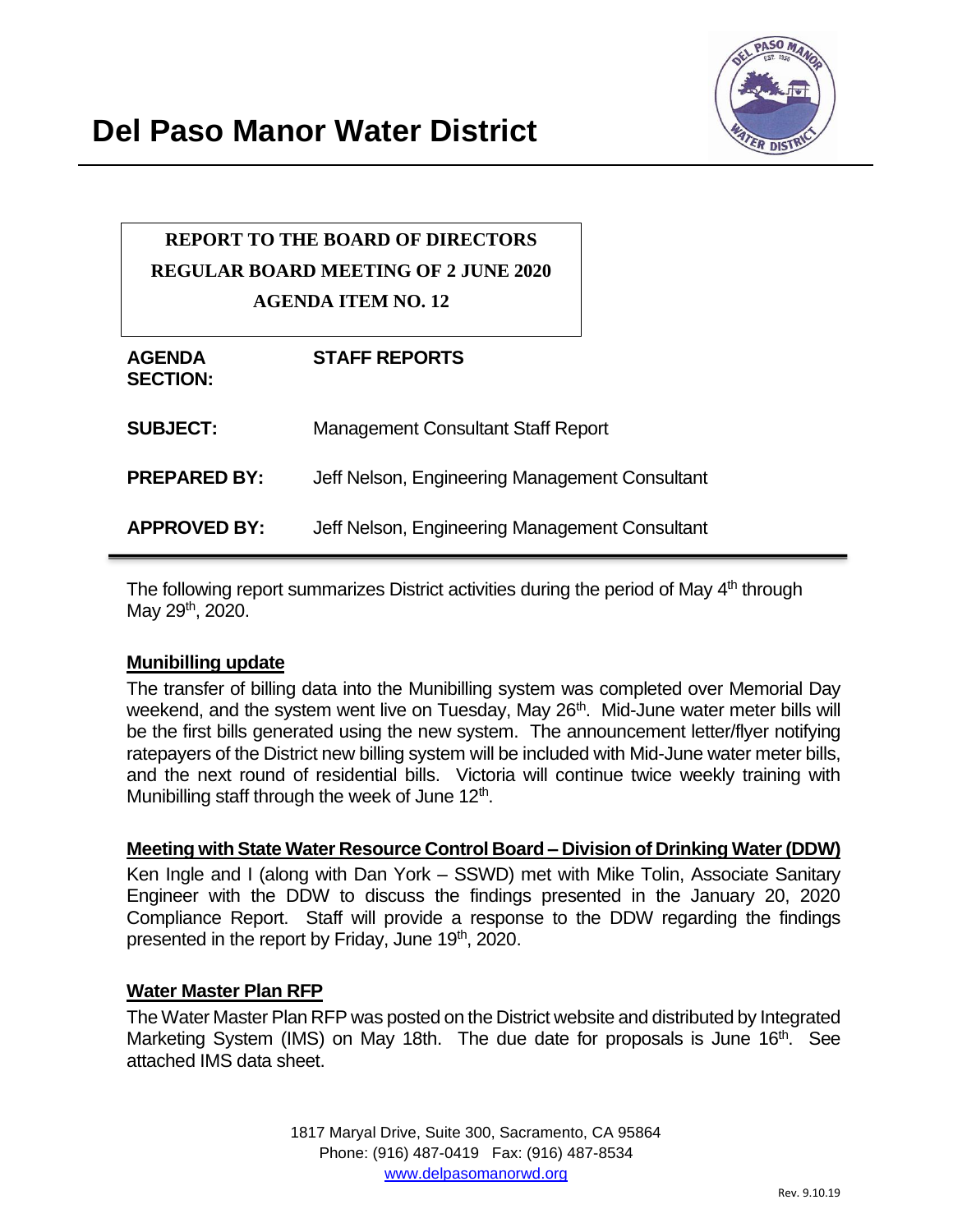Board Meeting of 2 June 2020

#### **Bond refinancing update**

The final debt service payment of \$245,591.50 was mailed out on May  $22^{st}$ , in time to meet the June 1<sup>st</sup> payment deadline. The Executed Installment Purchase contract and related Resolution along with other supporting documents for the refinancing of the final resolution and other documents went out in the mail on Thursday, May 28<sup>th</sup>,

#### **Operations Coordination with Sacramento Suburban Water District (SSWD)**

SSWD continues to operate and maintain the District's water supply wells, and is taking the lead on responding to calls regarding water line/main leaks. The District received 9 calls related to leaks (see Field Report for details).

#### **DPMWD/SSWD 2x2**

I continued to coordinate with SSWD regarding SSWD's system assessment findings. I am developing a report summarizing the findings from SSWD's assessment, along with the findings presented in the DDW's Compliance Inspection Report and JPIA's Risk Management Report, and developing recommendations for and prioritizing responses to the respective report's findings.

#### **Staffing**

Dylan Swift, Operations and Maintenance Technician II started on May 7<sup>th</sup>.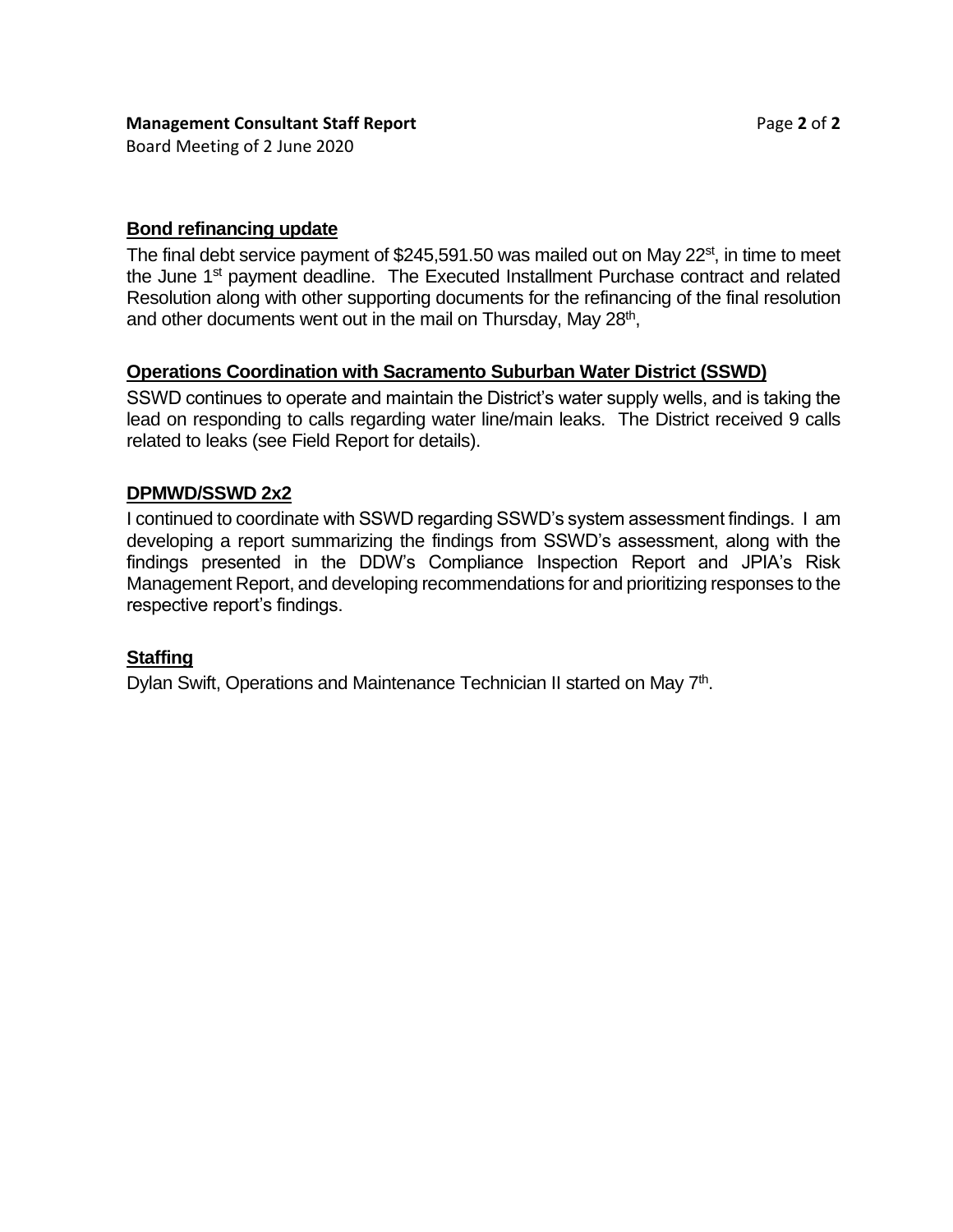# **ITEM #14**

*Field Report*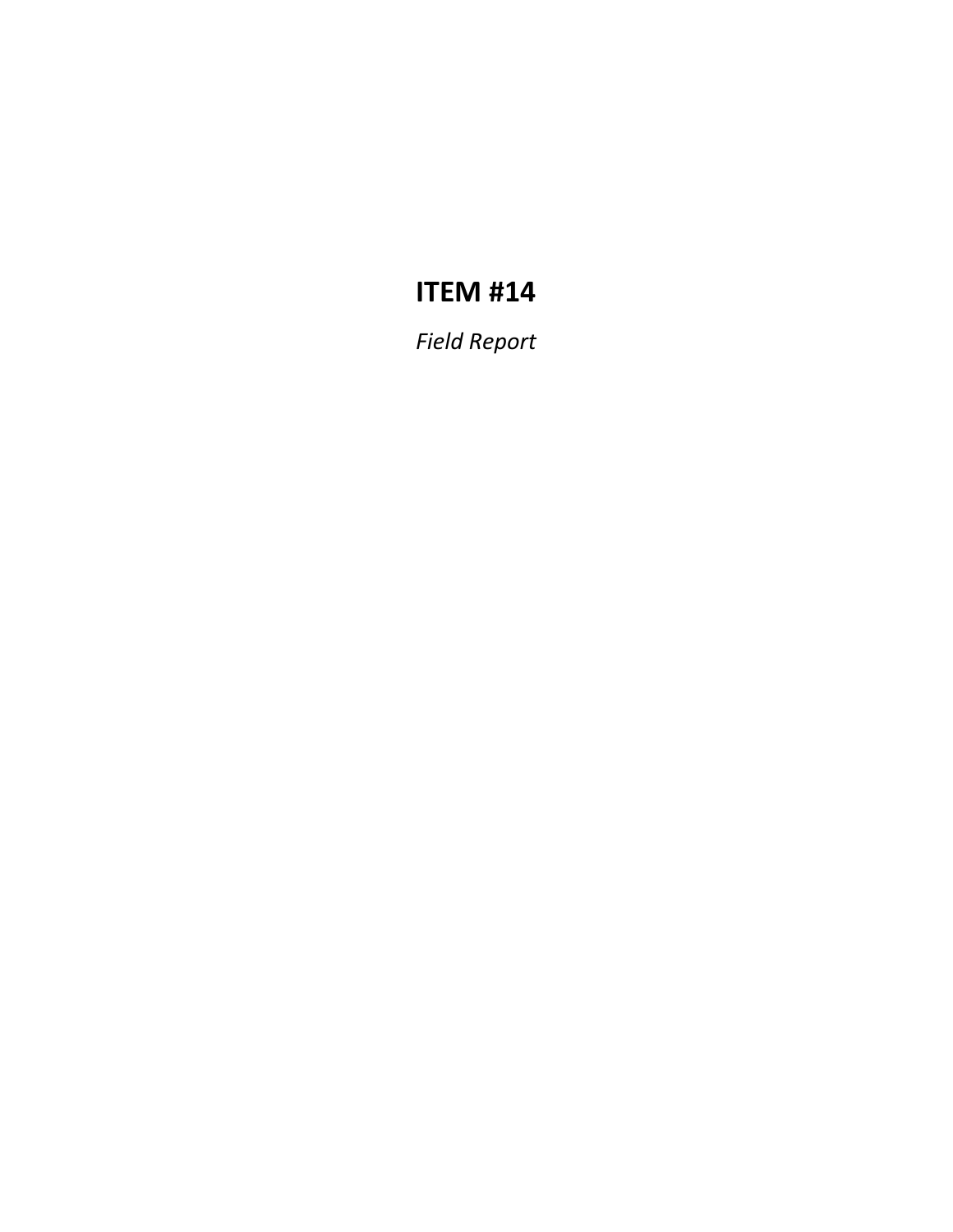# Field Report – May 2020

#### Submitted by Ken Ingle 5/29/2020

Summary: Service calls have increased due to warmer weather.

#### Leaks:

- 1 Customer side leak
- 6 Corp to Curb leaks (district responsibility)
- 2 Main line leaks

#### Water Quality Complaints:

• None

#### Field Misc.:

- 15 service calls (other than leak related)
- 23 Underground Service Alerts requests were received, and our facilities were marked.
- The following reports were submitted to the SWRCB:
	- $\circ$  The Monthly coliform report for May will be submitted next week after all laboratory reports have been received.
- SSWD:
	- $\circ$  SSWD will continue to check wells every other day (or weekly) per their schedule and will take the distribution system samples until further notice.
	- o Quarterly well samples are in progress by SSWD.
	- o Leak response procedures drafted by SSWD have been implemented (see attached).
- Our new operator Dylan Swift came on-board on May 7 and has been involved in leak repairs, service calls and USAs while observing our Covid-19 measures for distancing (separate trucks, face masks, on-line training at the Lusk office location, etc.).
- The fire hydrant at the back driveway at 2648 Watt Avenue to Kings Way, was struck by a car and knocked completely off. GM Construction is rebuilding the hydrant, but the delivery of parts has been delayed. The hydrant will be installed as soon as the parts are received and installed. Sac Metro Fire has been updated. We have a sheriff incident number, but a formal report is not ready yet.

#### Wells:

- Actions required in response to well inspections are being planned with the assistance of SSWD. District staff is working to address issues described by SSWD at Well so this well can meet anticipated water demand.
- Well 9 control panel (PLC) has been upgraded by Tesco with a new function to capture any episodes of the well turning "off/on" without alarms registering. We have had 4 episodes in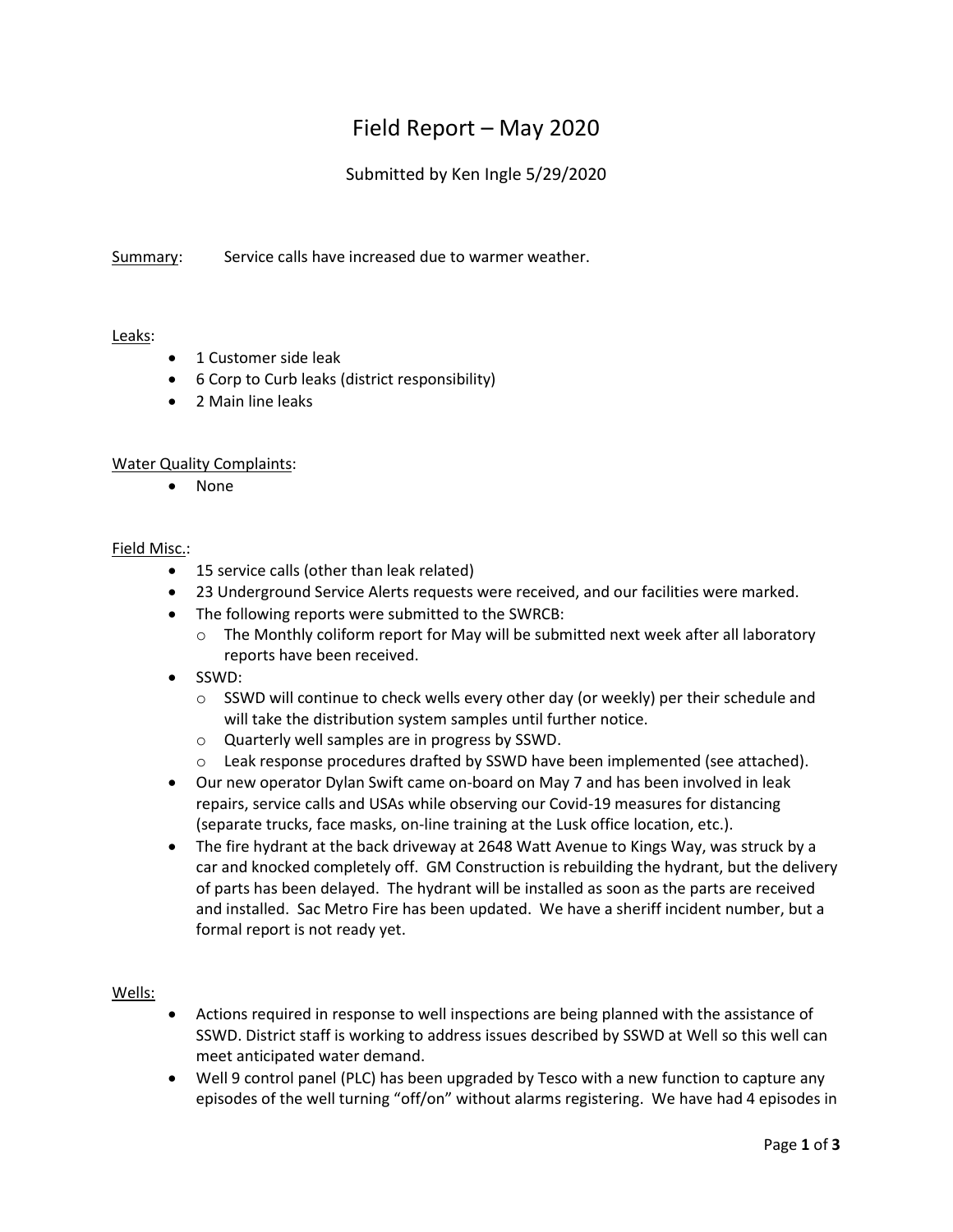the last two years. The new screen will capture the date and time of any such episode so that investigations can be made for the cause (SMUD power or other problems).

#### Projects:

- DPM Elementary School
	- o Major construction is nearing completion.
	- $\circ$  The school contractor will contact us soon to schedule the flushing of their fire system so that district staff can monitor the process.
- 3501 Winding Creek hydrant replacement (previously reported as 3600 Winding Creek)
	- o Plan review has been completed.
	- o Main shut down to be scheduled after "Stay at Home" order is lifted and normal work resumes. Contractor/owner of new construction at 3600 Winding Creek is requesting this to be scheduled asap so he can pull a final inspection.
- 3627 Winding Creek
	- $\circ$  Fee estimate and a list of information they need to include on their plans has been sent to contractor.
	- o Plans have not been submitted at this time.
- 3540 Kings Way
	- o Construction is nearly completed ready for occupancy soon.
	- o The irrigation system is now in use at that service.
	- o Meter replacement should be planned soon.
- 3600 Marconi Avenue
	- o Both buildings are still empty.
	- o Only the south building (and cooling tower) currently has a meter and backflow protection.
	- o Installation of a new meter at the service connection (and backflow device by owner) will need to be revised with SSWD recommendations.